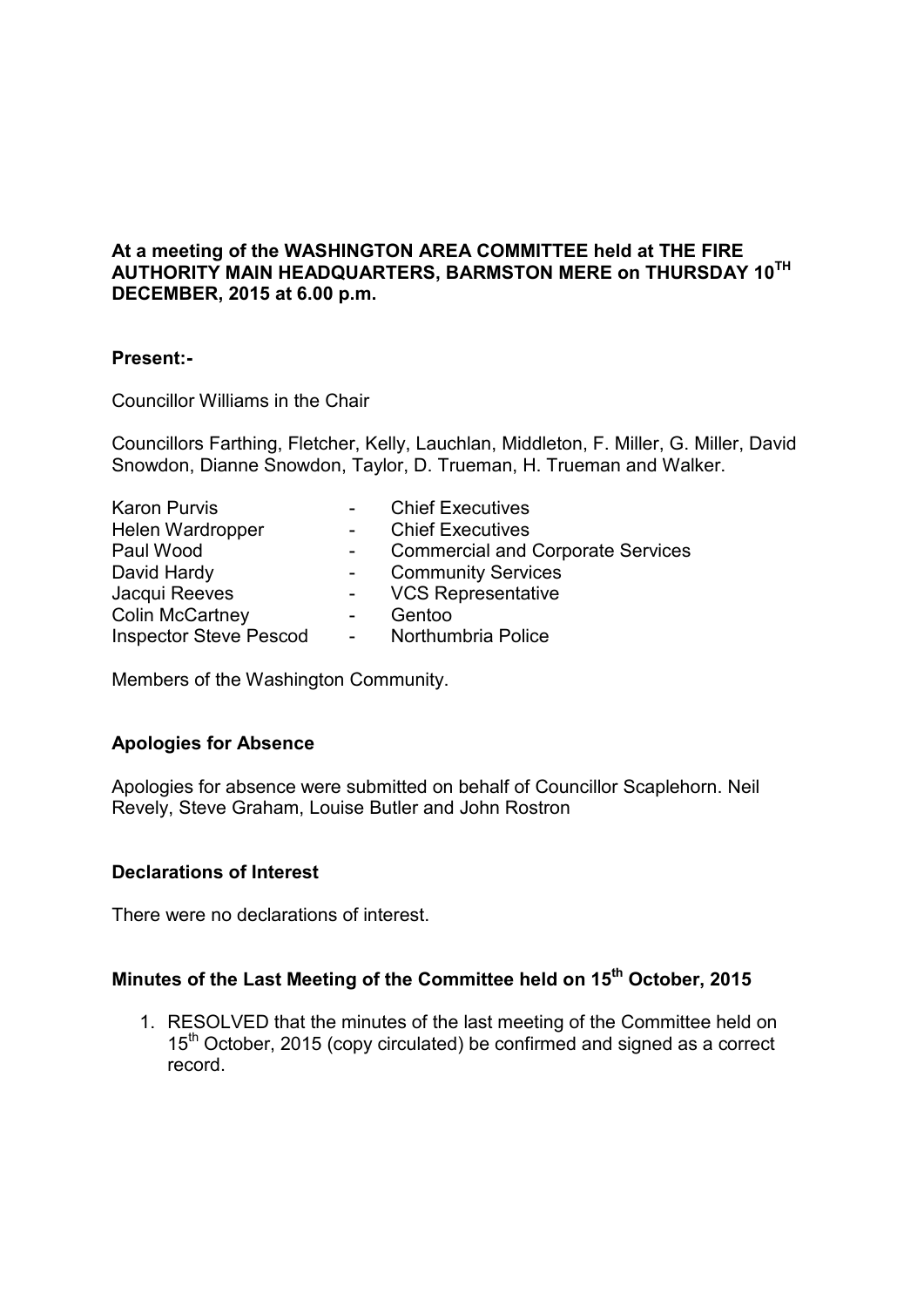# **Partner Agency Reports**

## **(a) Report of the Washington Area Community Voluntary Sector Network**

The Washington Area Community Voluntary Sector Network submitted a report (copy circulated) to inform the Committee of activity, progress, issues and concerns of the sector.

(For copy report – see original minutes)

Jacqui Reeves, VCS Representative, presented the report and advised that the Network had met twice since the last Area Committee and had also held an extraordinary meeting to host the Annual Budget Consultation with the voluntary and community sector.

2. RESOLVED that Members noted the contents of the report.

### **(b) Fire Authority**

The Chairman advised that Steve Graham, Station Manager was unable to attend the meeting but should Members have any queries in relation to his report, these could be passed on for him to reply to Members directly.

Councillor Kelly commented that the report was excellent and very informative.

3. RESOLVED that the report be received and noted.

### **Northumbria Police**

Inspector Steve Pescod of Northumbria Police presented the Washington Sector Performance Update.

Inspector Pescod advised that there had been a 17% increase in crime figures from last year and informed of a spate of eight burglaries which had occurred over a period of 28 days in which the perpetrator had been caught and prosecuted which accounted for the burglary/dwelling statistics .

The Committee was informed of an arrest over a recent ram raid, the individual was on bail and due to come back at the end of the month.

Bonfire night had been busy with high numbers of incidents and lots of wheelie bins stolen.

In response to Councillor David Snowdon's query, Inspector Pescod advised that the classification of fly tipping for example and more instances being deemed as criminal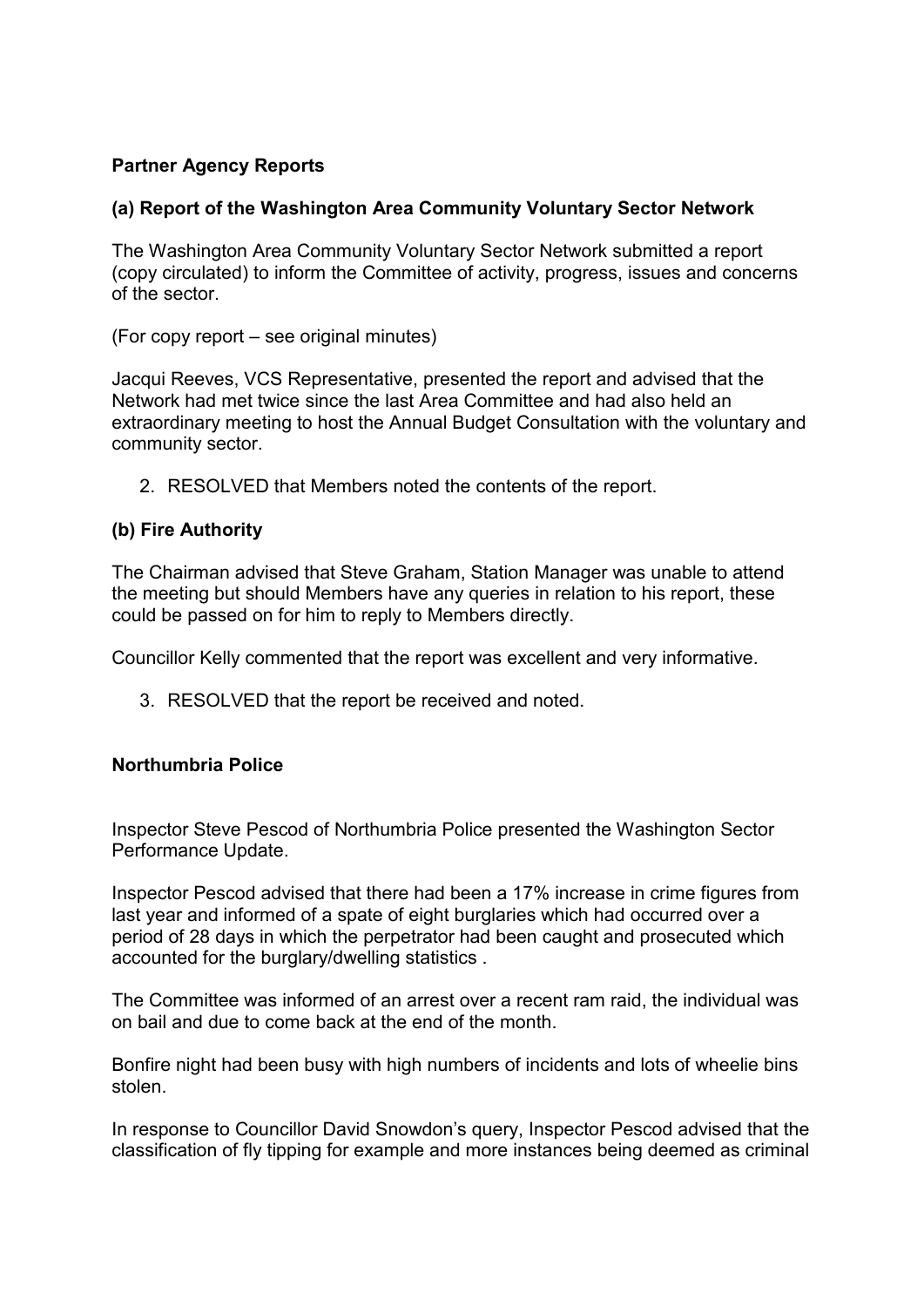activity now, was impacting upon the Police figures and it was a massive factor, with crime up 25% force wide.

Councillor H. Trueman enquired if there had been a reduction in front line policing. Inspector Pescod advised that he could not honestly answer this due to the new ways of working that had been implemented.

In relation to a query from the Chairman with regards to the rise in the number of sex offences committed, Inspector Pescod advised that some were historic cases that had only just been reported recently and also that there were different classifications for sexual offences now.

4. RESOLVED that the report be received and noted.

## **People Board – Progress Report**

The Chair of the People Board submitted a report (copy circulated) to provide the Committee with an update of the progress against the current year's (2015/2016) People Board Work Plan.

(For copy report – see original minutes)

Councillor Farthing presented the report and then opened it up for discussion.

- 5. RESOLVED that the Committee
- (i) Considered the progress with regard to the Washington People Board's Work Plan for 2015/16 as detailed in Annex 1 of the report
- (ii) Agreed to support the People Board recommendation to approve the Project Brief and Call for Projects for the 'Home from Hospital' Small Grants Scheme as detailed in Annex 2 of the report
- (iii) Agreed to support the People Board's recommendation to align SIB to develop a targeted approach to further develop community inclusion and support for the VCS as detailed in Annex 3 of the report
- (iv) Agreed to support the People Board's recommendation to align SIB to deliver a Washington Skills Conference/Work Discovery Event as detailed in the report.

### **Place Board – Progress Report**

The Chair of the Place Board submitted a report (copy circulated) to provide the Committee with an update of progress against the current years (2015/16) Place Board Work Plan.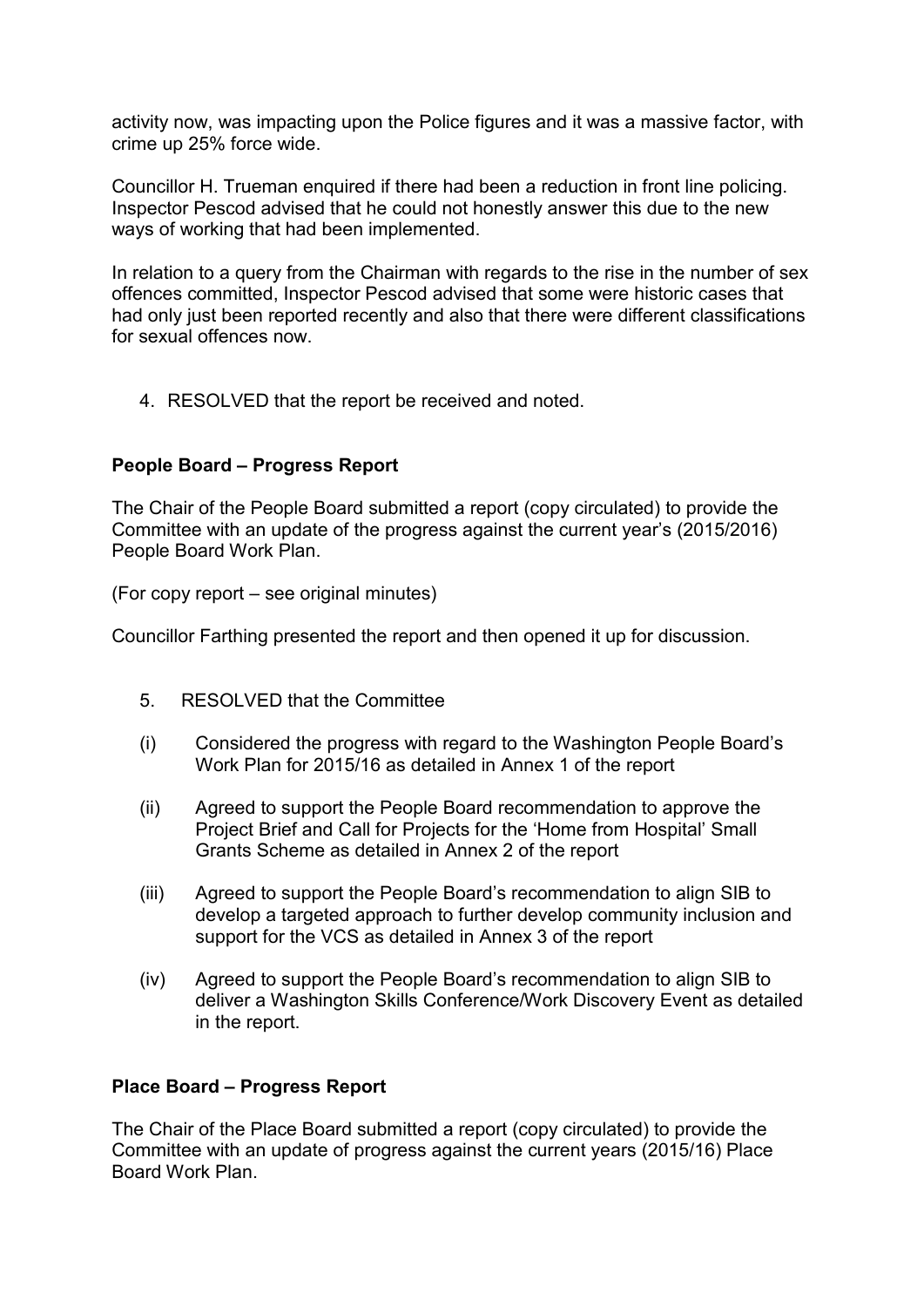(For copy report – see original minutes)

Councillor Fiona Miller, Chair of the Place Board presented the report and then opened it up for discussion.

In relation to the Events Programme, Councillor Kelly expressed concern that one provider would be responsible for all events and that some expertise would be needed in certain events.

Mrs Purvis advised that organisations such as the British Legion for example, would still be involved in the planning of events but would work with the successful applicant and contributions from groups would still happen.

#### 6. RESOLVED that the Committee

- i) Considered the progress and performance update with regard to the Washington Place Board's Work Plan for 2015/16 as detailed in Annex 1 of the report.
- ii) Noted the detail of the proposed Washington Flood Study attached as Annex 2 of the report
- iii) Agreed to support the Place Board recommendation to align SIB funding to provide an equipment bank for use by volunteers and partners to deliver identified neighbourhood improvements as detailed in the report. Funding levels were considered under Item 5 Finance Report.
- iv) Agreed to support the Place Board recommendation to align further SIB funding to develop an enforcement approach to addressing derelict industrial estates as detailed in the report. Funding levels were considered under Item 5 Finance Report
- v) Agreed to support the Place Board recommendation to approve the Project Brief and Call for Projects for the Washington Events Programme 2016 as detailed in Annex 3 of the report.

### **Financial Statement and Proposals for further allocation of Resources**

The Head of Scrutiny and Area Arrangements submitted a report (copy circulated) to provide a financial statement as an update position on progress in relation to allocating SIB and Community Chest and present proposals for further funding requests.

(For copy report – see original minutes)